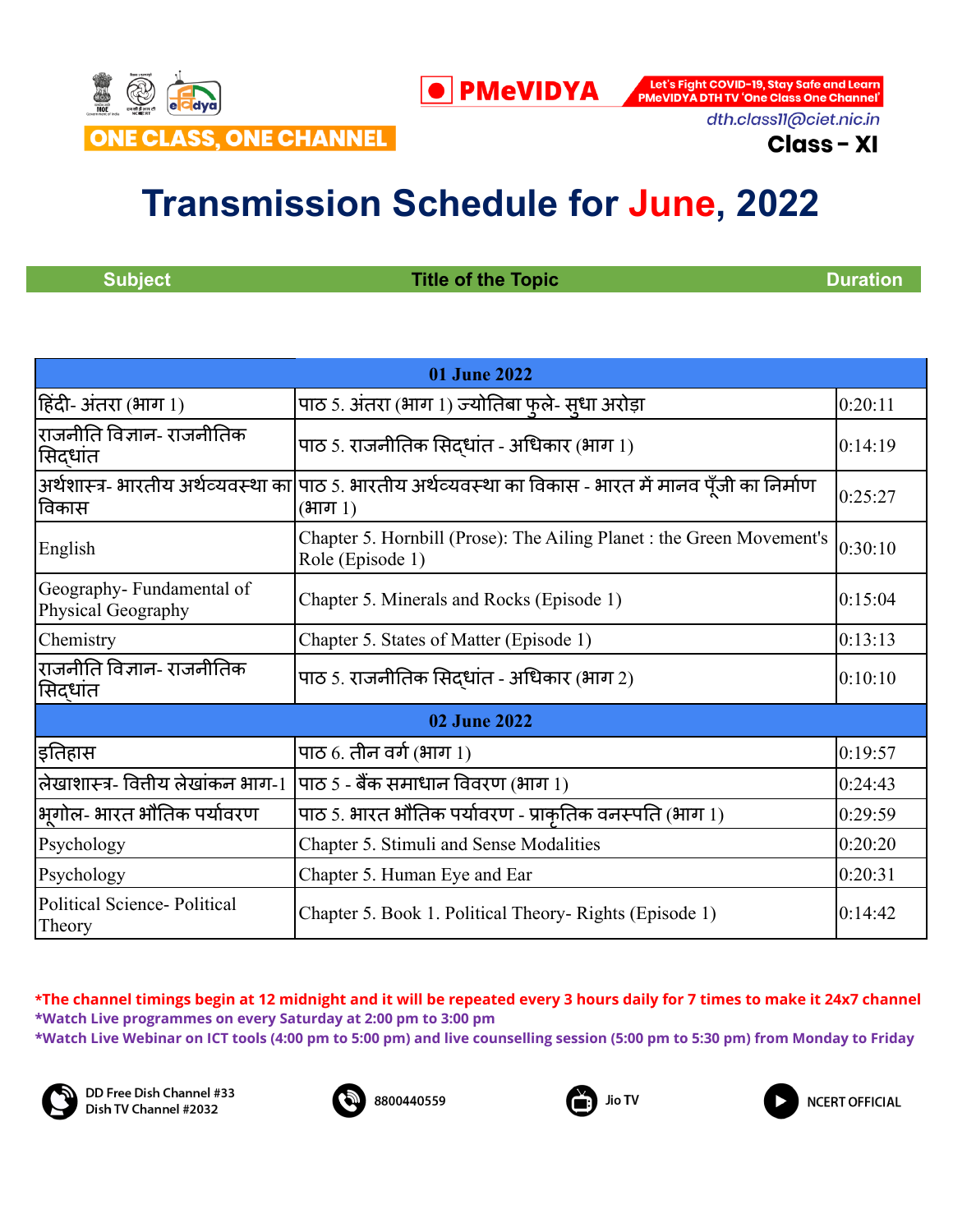

dth.class11@ciet.nic.in

**Class - XI** 

## **Transmission Schedule for June, 2022**

| <b>Subject</b>              | <b>Title of the Topic</b>                                                  | <b>Duration</b> |
|-----------------------------|----------------------------------------------------------------------------|-----------------|
| <b>Economics-Statistics</b> | Chapter 5. Book 2. Statistics- Measures of Central Tendency (Episode<br>1) | 0:26:17         |
|                             | <b>03 June 2022</b>                                                        |                 |
| हिंदी- अंतरा (भाग 1)        | पाठ 5. अंतरा (भाग 1) ज्योतिबा फुले- सुधा अरोड़ा (भाग 1)                    | 0:30:41         |
| व्यवसाय अध्ययन              | पाठ 5. व्यवसाय अध्ययन - व्यवसाय की उभरती पद्धतियाँ                         | 0:25:29         |
| मनोविज्ञान                  | पाठ 5. मनोविज्ञान - संवेदी; अवधानिक एवं प्रात्यक्षिक प्रक्रियाएँ (भाग 1)   | 0:18:44         |
| English                     | Chapter 6. Hornbill (Prose): The Browning Version                          | 0:16:05         |
| Mathematics                 | Chapter 5. Complex Numbers (Episode 1)                                     | 0:15:05         |
| Physics                     | Chapter 5. Laws of Motion (Episode 1)                                      | 0:21:52         |
| Physics                     | Chapter 5. Laws of Motion (Episode 2)                                      | 0:16:00         |
|                             | 04 June 2022                                                               |                 |
| समाजशास्त्र - समाज का बोध   | पाठ 5. समाज का बोध - भारतीय समाजशास्त्री (भाग 1)                           | 0:17:03         |
| भौतिक विज्ञान               | पाठ 5. गति के नियम (भाग 1)                                                 | 0:28:52         |
| जीव विज्ञान                 | पाठ 5. पृष्पी पादपों की आकारिकी (भाग 1)                                    | 0:17:49         |
| History                     | Chapter 5. Nomadic Empires (Episode 1)                                     | 0:15:27         |
| समाजशास्त्र - समाज का बोध   | पाठ 5. समाज का बोध - भारतीय समाजशास्त्री (भाग 2)                           | 0:18:17         |
| Chemistry                   | Chapter 5. States of Matter (Episode 2)                                    | 0:11:47         |
| Mathematics                 | Chapter 5. Complex Numbers and Quadratic equations (Episode 2)             | 0:16:54         |
| <b>05 June 2022</b>         |                                                                            |                 |
| रसायन विज्ञान               | पाठ 5. द्रव्य की अवस्थाएँ (भाग 1)                                          | 0:29:00         |

\*The channel timings begin at 12 midnight and it will be repeated every 3 hours daily for 7 times to make it 24x7 channel **\*Watch Live programmes on every Saturday at 2:00 pm to 3:00 pm**

**\*Watch Live Webinar on ICT tools (4:00 pm to 5:00 pm) and live counselling session (5:00 pm to 5:30 pm) from Monday to Friday**







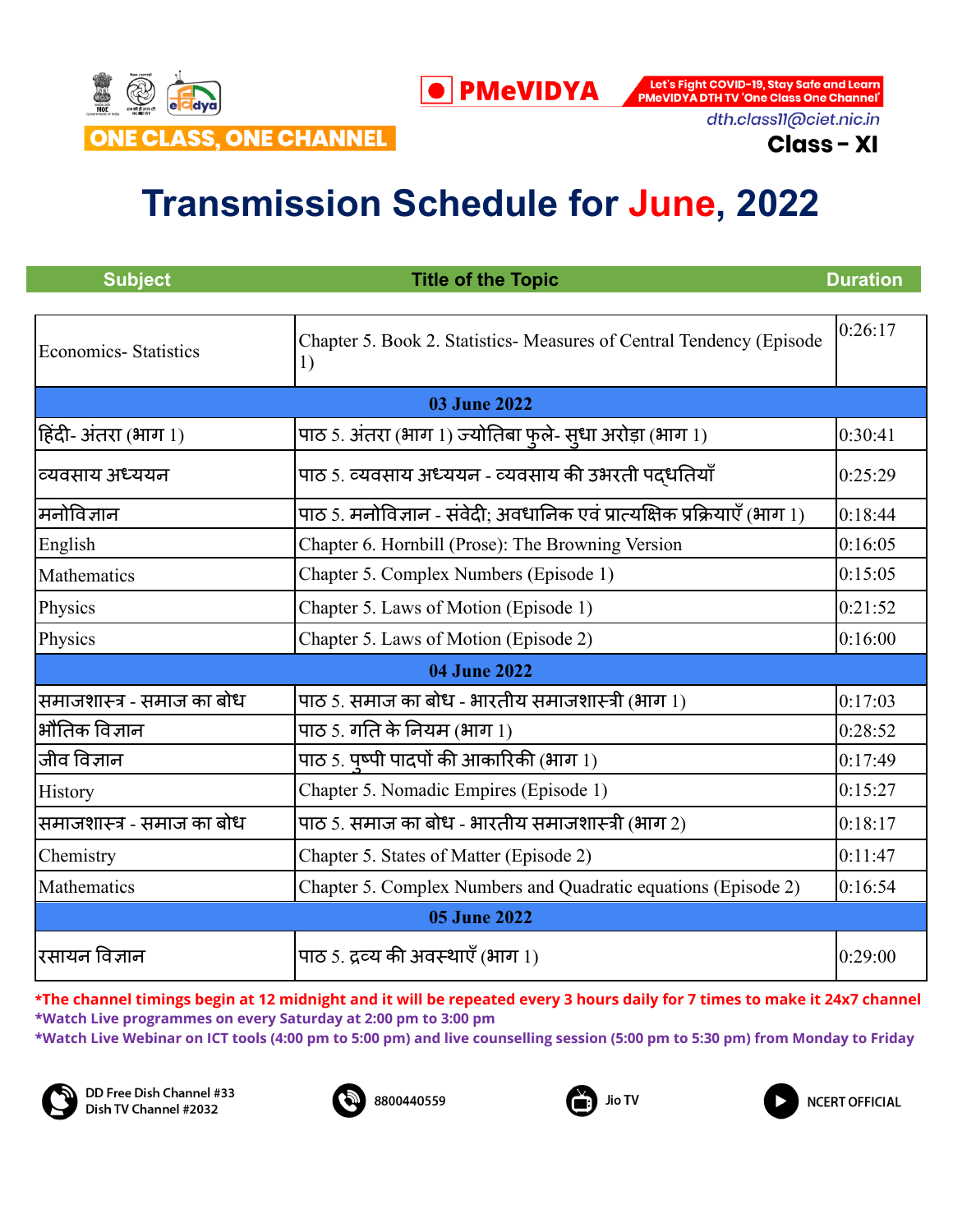

dth.class11@ciet.nic.in

**Class - XI** 

## **Transmission Schedule for June, 2022**

| <b>Subject</b>                                 | <b>Title of the Topic</b>                                                                 | <b>Duration</b> |
|------------------------------------------------|-------------------------------------------------------------------------------------------|-----------------|
|                                                |                                                                                           |                 |
| रसायन विज्ञान                                  | पाठ 5. द्रव्य की अवस्थाएँ (भाग 2)                                                         | 0:29:00         |
| इतिहास                                         | पाठ $6.$ तीन वर्ग (भाग 2)                                                                 | 0:14:07         |
| गणित                                           | पाठ 5. गणित - सम्मिश्र संख्याएँ और दविघातीय समीकरण (भाग 1)                                | 0:26:54         |
| Sociology                                      | Chapter 5. Book 2. Indian Sociologists (Episode 1)                                        | 0:22:50         |
| Physics                                        | Chapter 5. Laws of Motion (Episode 4)                                                     | 0:22:44         |
| Biology                                        | Chapter 5. Morphology of Flowering Plants (Episode 1)                                     | 0:14:20         |
|                                                | <b>06 June 2022</b>                                                                       |                 |
| हिंदी- अंतरा (भाग 1)                           | पाठ 5. अंतरा (भाग 1) ज्योतिबा फुले- सूधा अरोड़ा (भाग 2)                                   | 0:32:21         |
| जीव विज्ञान                                    | पाठ 6. पृष्पी पादपों का शारीर (भाग 3)                                                     | 0:20:21         |
| रसायन विज्ञान                                  | पाठ 5. द्रव्य की अवस्थाएँ (भाग 3)                                                         | 0:29:46         |
| English                                        | Chapter 5. Hornbill (Prose): The Ailing Planet : the Green Movement's<br>Role (Episode 1) | 0:30:10         |
| History                                        | Chapter 6. The Three Orders - (Episode 2)                                                 | 0:17:36         |
| Accountancy                                    | Chapter 5. Bank Reconciliation Statement (Episode 1)                                      | 0:13:33         |
|                                                | 07 June 2022                                                                              |                 |
| Sanskrit-Shashwati                             | Chapter 6. Sanskrit - Ahara Bichara (Episode 1)                                           | 0:09:27         |
| गणित                                           | पाठ 5. गणित - सम्मिश्र संख्याएँ और दविघातीय समीकरण (भाग 2)                                | 0:32:03         |
| भौतिक विज्ञान                                  | पाठ 5. गति के नियम (भाग 2)                                                                | 0:31:21         |
| Geography-Fundamental of<br>Physical Geography | Chapter 5. Minerals and Rocks (Episode 2)                                                 | 0:16:12         |
| <b>Business Studies</b>                        | Chapter 5. Emerging Modes of Business (Episode 1)                                         | 0:19:39         |

\*The channel timings begin at 12 midnight and it will be repeated every 3 hours daily for 7 times to make it 24x7 channel **\*Watch Live programmes on every Saturday at 2:00 pm to 3:00 pm**

**\*Watch Live Webinar on ICT tools (4:00 pm to 5:00 pm) and live counselling session (5:00 pm to 5:30 pm) from Monday to Friday**







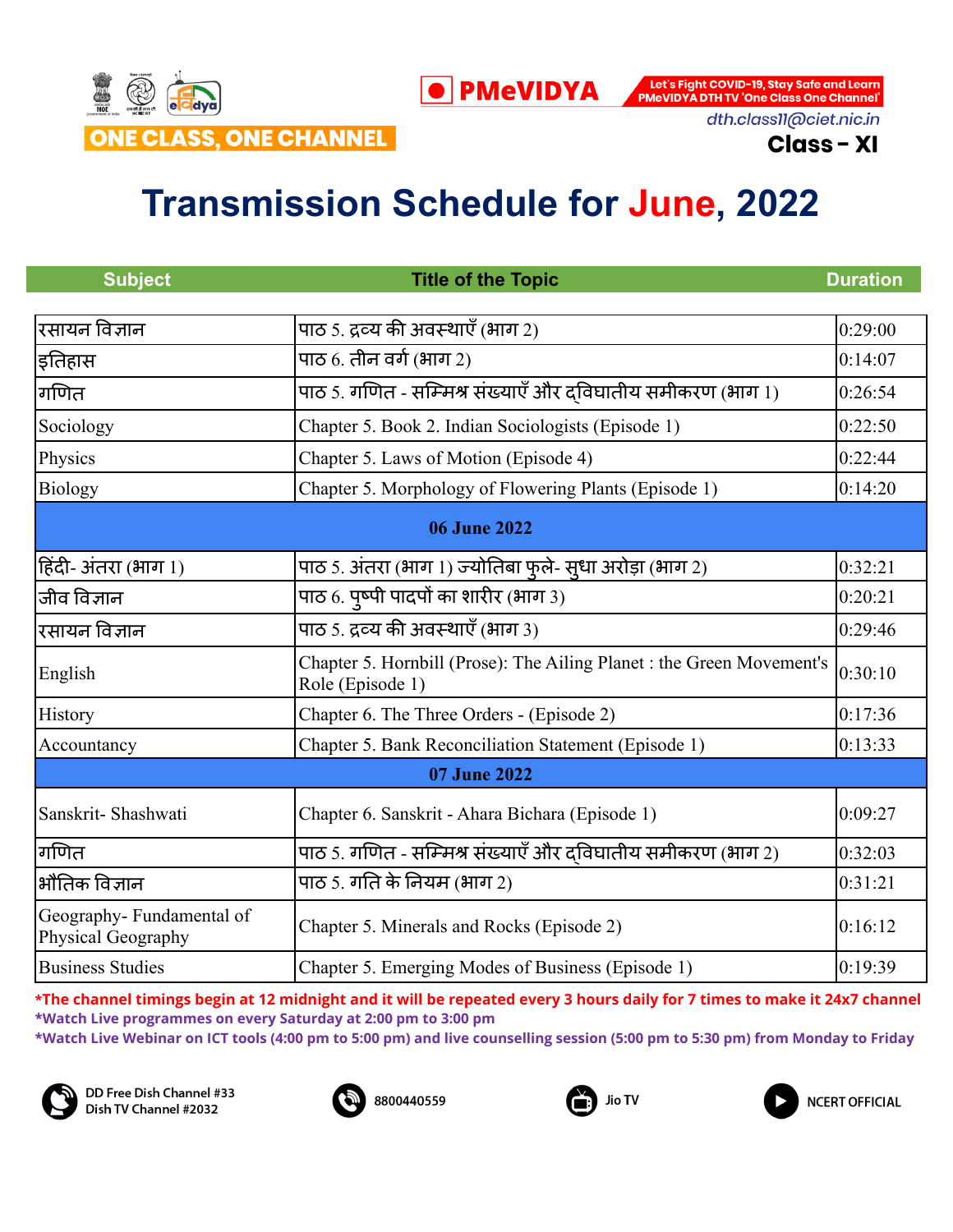

dth.class11@ciet.nic.in

**Class - XI** 

# **Transmission Schedule for June, 2022**

**O** PMeVIDYA

| <b>Subject</b>                                          | <b>Title of the Topic</b>                                                                                           | <b>Duration</b> |
|---------------------------------------------------------|---------------------------------------------------------------------------------------------------------------------|-----------------|
|                                                         |                                                                                                                     |                 |
| Urdu- Gulistan-e-Adab                                   | Chapter 1. Dastan (Episode 1)                                                                                       | 0:25:03         |
|                                                         | <b>08 June 2022</b>                                                                                                 |                 |
| हिंदी- अंतरा (भाग 1)                                    | पाठ 6. अंतरा (भाग 1) ओमप्रकाश वाल्मीकि और उनकी कहानी- खानाबदोश<br>$(3\pi)$                                          | 0:22:00         |
| राजनीति विज्ञान- भारत का<br>संविधान सिध्दांत और व्यवहार | पाठ 5. भारत का संविधान सिध्दांत और व्यवहार - विधान सभा (भाग 1)                                                      | 0:15:38         |
| विकास                                                   | अर्थशास्त्र- भारतीय अर्थव्यवस्था का पाठ 5. भारतीय अर्थव्यवस्था का विकास - भारत में मानव पूँजी का निर्माण<br>(भाग 2) | 0:22:08         |
| English                                                 | Chapter 6. Hornbill (Prose): The Browning Version                                                                   | 0:16:05         |
| Geography- India Physical<br>Environment                | Chapter 5. Book 2. India Physical Environment : Natural Vegetation<br>(Episode 1)                                   | 0:29:18         |
| Chemistry                                               | Chapter 5. States of Matter (Episode 3)                                                                             | 0:14:15         |
|                                                         | <b>09 June 2022</b>                                                                                                 |                 |
| इतिहास                                                  | Ch. 6. तीन वर्ग (भाग 3)                                                                                             | 0:16:24         |
| लेखाशास्त्र- वितीय लेखांकन भाग-1                        | पाठ 5. लेखाशास्त्र- वितीय लेखांकन (भाग 1)- बैंक समाधान विवरण (भाग<br>2)                                             | 0:19:57         |
| भगोल- भारत भौतिक पर्यावरण                               | पाठ 6. भारत भौतिक पर्यावरण - मृदा (भाग 1)                                                                           | 0:21:43         |
| Psychology                                              | <b>Chapter 5. Attentional Processes</b>                                                                             | 0:19:38         |
| Psychology                                              | Chapter 5. Perceptual Process and Perceiver                                                                         | 0:17:15         |
| <b>Political Science- Political</b><br>Theory           | Chapter 5. Book 1. Political Theory- Rights (Episode 2)                                                             | 0:15:37         |
| <b>Economics-Statistics</b>                             | Chapter 6. Book 2 Statistics - Measures of Dispersion (Episode 1)                                                   | 0:27:10         |

\*The channel timings begin at 12 midnight and it will be repeated every 3 hours daily for 7 times to make it 24x7 channel **\*Watch Live programmes on every Saturday at 2:00 pm to 3:00 pm \*Watch Live Webinar on ICT tools (4:00 pm to 5:00 pm) and live counselling session (5:00 pm to 5:30 pm) from Monday to Friday**







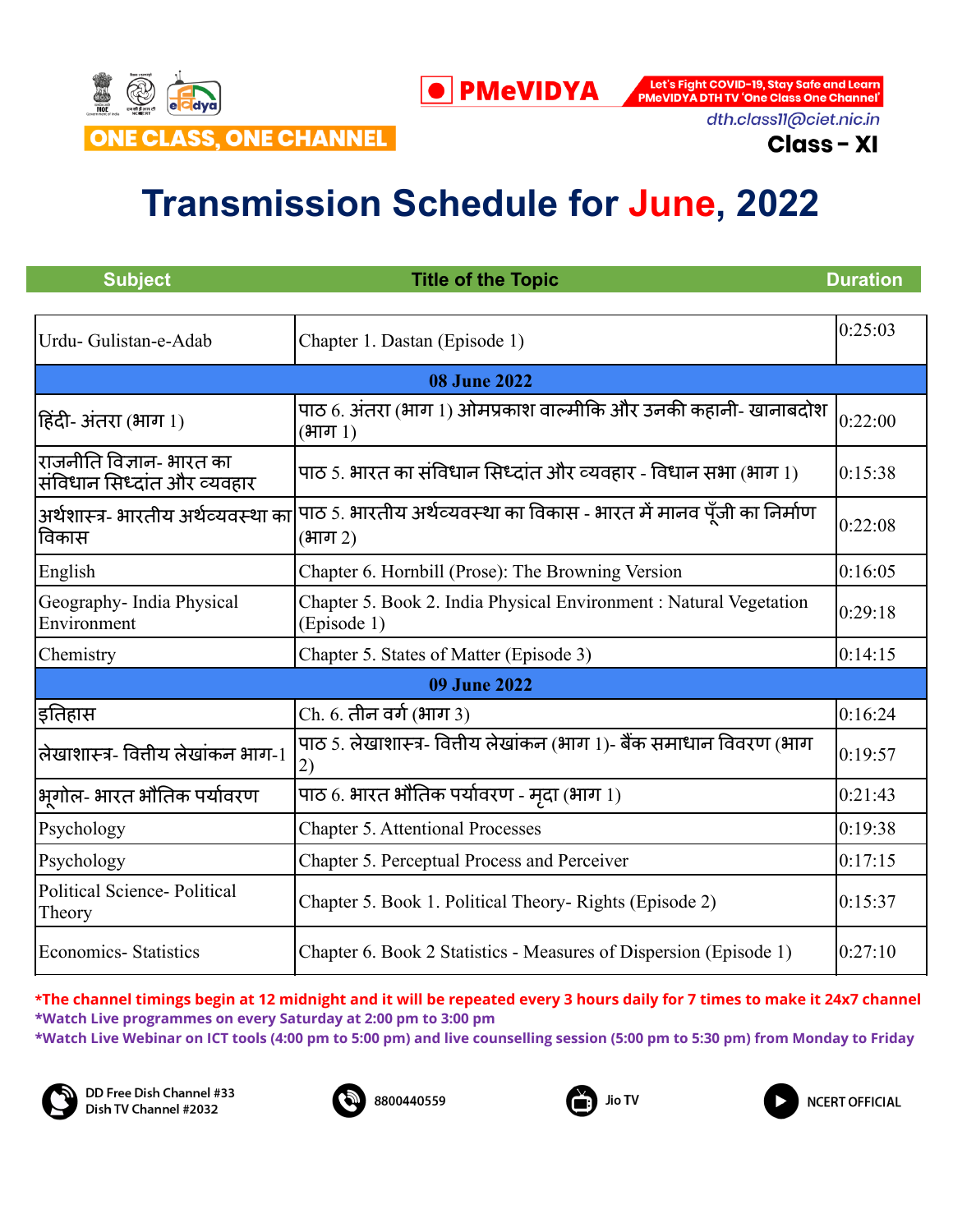

dth.class11@ciet.nic.in

**Class - XI** 

## **Transmission Schedule for June, 2022**

**O** PMeVIDYA

|                                                                                           | <b>Duration</b>           |  |
|-------------------------------------------------------------------------------------------|---------------------------|--|
|                                                                                           |                           |  |
| <b>10 June 2022</b>                                                                       |                           |  |
| पाठ 5. अभिव्यक्ति और माध्यम- विशेष लेखन की प्रक्रिया और शैली (भाग<br>1)                   | 0:25:20                   |  |
| पाठ 6. व्यवसाय का सामाजिक उत्तरदायित्व एवं व्यावसायिक नैतिकता<br>$(3\pi)$ 1)              | 0:25:32                   |  |
| पाठ 5. मनोविज्ञान - संवेदी: अवधानिक एवं प्रात्यक्षिक प्रक्रियाएँ (भाग 2)                  | 0:16:09                   |  |
| Chapter 5. Hornbill (Prose): The Ailing Planet : the Green Movement's<br>Role (Episode 1) | 0:30:10                   |  |
| Chapter 6. Linear Inequalities (Episode 1)                                                | 0:11:52                   |  |
| Chapter 6. Work, Energy and Power (Episode 1)                                             | 0:24:20                   |  |
| <b>11 June 2022</b>                                                                       |                           |  |
| पाठ 5. समाजशास्त्र परिचय - अनुसंधान पदधतियाँ (भाग 1)                                      | 0:16:59                   |  |
| पाठ 5. गति के नियम (भाग 3)                                                                | 0:32:08                   |  |
| पाठ 5. पृष्पी पादपों की आकारिकी (भाग 1)                                                   | 0:17:49                   |  |
| Chapter 6. The Three Orders - (Episode 3)                                                 | 0:18:19                   |  |
| Chapter 5. States of Matter (Episode 4)                                                   | 0:09:28                   |  |
| Chapter 6. Thermodynamics (Episode 1)                                                     | 0:10:05                   |  |
| Chapter 6. Linear Inequalities (Episode 2)                                                | 0:15:13                   |  |
| <b>12 June 2022</b>                                                                       |                           |  |
| पाठ 5. द्रव्य की अवस्थाएँ (भाग 4)                                                         | 0:21:04                   |  |
| पाठ $6.$ तीन वर्ग (भाग 1)                                                                 | 0:19:57                   |  |
| पाठ 5. गणित - सम्मिश्र संख्याएँ और दविघातीय समीकरण (भाग 3)                                | 0:32:35                   |  |
|                                                                                           | <b>Title of the Topic</b> |  |

\*The channel timings begin at 12 midnight and it will be repeated every 3 hours daily for 7 times to make it 24x7 channel **\*Watch Live programmes on every Saturday at 2:00 pm to 3:00 pm**

**\*Watch Live Webinar on ICT tools (4:00 pm to 5:00 pm) and live counselling session (5:00 pm to 5:30 pm) from Monday to Friday**







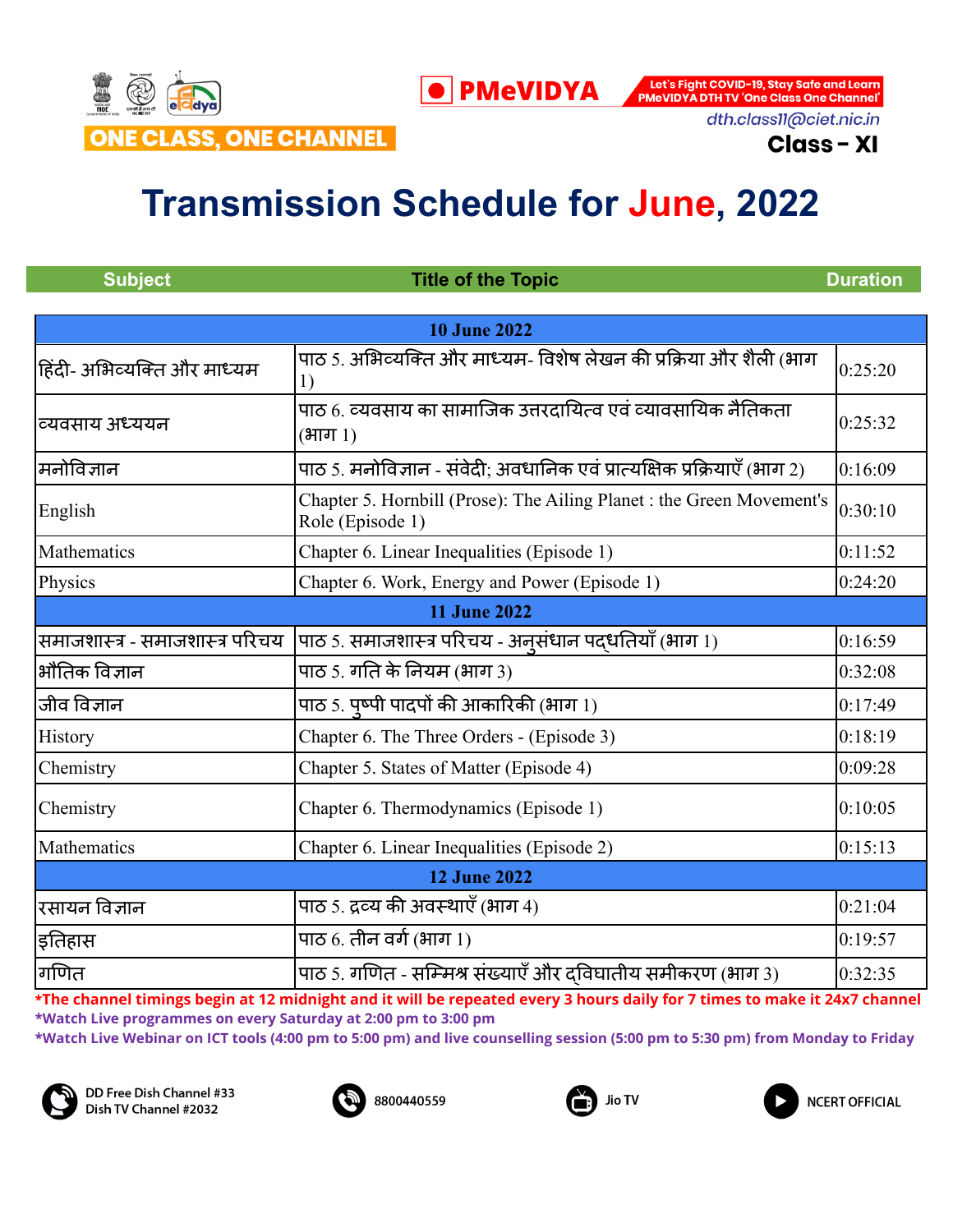

dth.class11@ciet.nic.in **Class - XI** 

# **Transmission Schedule for June, 2022**

| <b>Subject</b>                           | <b>Title of the Topic</b>                                                         | <b>Duration</b> |  |
|------------------------------------------|-----------------------------------------------------------------------------------|-----------------|--|
| Sociology                                | Chapter 5. Book 2. Indian Sociologist (Episode 2)                                 | 0:20:16         |  |
| Physics                                  | Chapter 6. Work, Energy and Power (Episode 1)                                     | 0:15:45         |  |
| Biology                                  | Chapter 5. Morphology of Flowering Plants (Episode 2)                             | 0:12:51         |  |
| <b>Biology</b>                           | Chapter 5. Morphology of Flowering Plants (Episode 3)                             | 0:09:09         |  |
|                                          | <b>13 June 2022</b>                                                               |                 |  |
| हिंदी- अभिव्यक्ति और माध्यम              | पाठ 5. अभिव्यक्ति और माध्यम- समाचारपत्रों के लिए विशेष लेखन (भाग<br>2)            | 0:22:14         |  |
| जीव विज्ञान                              | पाठ 6. पृष्पी पादपों का शारीर (भाग 3)                                             | 0:20:21         |  |
| रसायन विज्ञान                            | पाठ $6.3$ ऊष्मागतिकी (भाग $1)$                                                    | 0:29:34         |  |
| English                                  | Chapter 6. Hornbill (Prose): The Browning Version                                 | 0:16:05         |  |
| History                                  | Chapter 5. Nomadic Empires (Episode 1)                                            | 0:15:27         |  |
| Accountancy                              | Chapter 5. Bank Reconciliation Statement (Episode 2)                              | 0:13:57         |  |
| Accountancy                              | Chapter 5. Bank Reconciliation Statement (Episode 3)                              | 0:13:54         |  |
|                                          | <b>14 June 2022</b>                                                               |                 |  |
| Sanskrit-Shashwati                       | Chapter 6. Sanskrit - Ahara Bichara (Episode 2)                                   | 0:08:59         |  |
| गणित                                     | पाठ 5. गणित - सम्मिश्र संख्याएँ और दविघातीय समीकरण (भाग 4)                        | 0:26:04         |  |
| भौतिक विज्ञान                            | पाठ 5. गति के नियम (भाग 4)                                                        | 0:27:08         |  |
| Urdu- Gulistan-e-Adab                    | Chapter 2. Mirza Mazhar Jan e Jana                                                | 0:20:26         |  |
| Geography- India Physical<br>Environment | Chapter 5. Book 2. India Physical Environment : Natural Vegetation<br>(Episode 2) | 0:25:32         |  |
| <b>Business Studies</b>                  | Chapter 5. Emerging Modes of Business (Episode 2)                                 | 0:14:48         |  |
|                                          | <b>15 June 2022</b>                                                               |                 |  |

\*The channel timings begin at 12 midnight and it will be repeated every 3 hours daily for 7 times to make it 24x7 channel **\*Watch Live programmes on every Saturday at 2:00 pm to 3:00 pm**

**\*Watch Live Webinar on ICT tools (4:00 pm to 5:00 pm) and live counselling session (5:00 pm to 5:30 pm) from Monday to Friday**







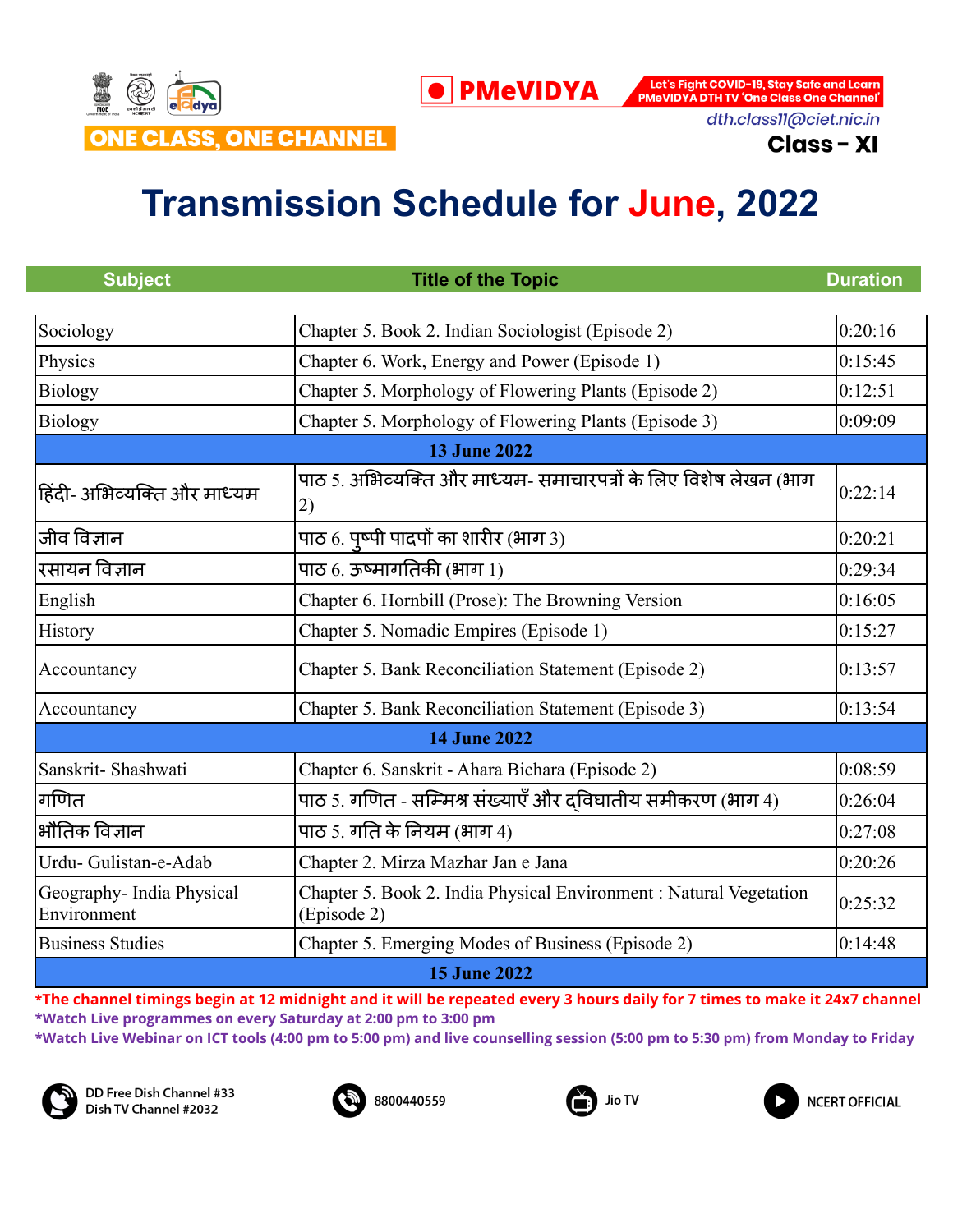

dth.class11@ciet.nic.in

**Class - XI** 

## **Transmission Schedule for June, 2022**

| <b>Subject</b>                                           | <b>Title of the Topic</b>                                                                 | <b>Duration</b> |
|----------------------------------------------------------|-------------------------------------------------------------------------------------------|-----------------|
|                                                          |                                                                                           |                 |
| हिंदी- अभिव्यक्ति और माध्यम                              | पाठ 6. अभिव्यक्ति और माध्यम- कैसे बनती है कविता (भाग 1)                                   | 0:24:45         |
| राजनीति विज्ञान- राजनीतिक<br>सिद्धांत                    | पाठ 6. राजनीतिक सिद्धांत - नागरिकता (भाग 1)                                               | 0:13:07         |
| अर्थशास्त्र- भारतीय अर्थव्यवस्था का<br>विकास             | पाठ 6. भारतीय अर्थव्यवस्था का विकास - ग्रामीण विकास (भाग 1)                               | 0:25:37         |
| English                                                  | Chapter 5. Hornbill (Prose): The Ailing Planet : the Green Movement's<br>Role (Episode 1) | 0:30:10         |
| Geography- India Physical<br>Environment                 | Chapter 5. Book 2. India Physical Environment : Natural Vegetation<br>(Episode 1)         | 0:29:18         |
| Chemistry                                                | Chapter 6. Thermodynamics (Episode 2)                                                     | 0:12:13         |
|                                                          | <b>16 June 2022</b>                                                                       |                 |
| इतिहास                                                   | पाठ $6.$ तीन वर्ग (भाग 2)                                                                 | 0:14:07         |
| लेखाशास्त्र- वितीय लेखांकन भाग-1                         | पाठ 5. लेखाशास्त्र- वित्तीय लेखांकन (भाग 1) - बैंक समाधान विवरण (भाग<br>3)                | 0:17:57         |
| भूगोल- भारत भौतिक पर्यावरण                               | पाठ 6. भारत भौतिक पर्यावरण - मृदा (भाग 2)                                                 | 0:22:35         |
| Psychology                                               | Chapter 6. Learning (Episode 1)                                                           | 0:14:19         |
| Political Science- Indian<br><b>Constitution at Work</b> | Chapter 5. Book2. Legislature (Episode 1)                                                 | 0:30:06         |
| Economics-Indian Economic<br>Development                 | Chapter 5. Human Capital Formation in India (Episode 1)                                   | 0:22:16         |
| <b>17 June 2022</b>                                      |                                                                                           |                 |
| हिंदी- अभिव्यक्ति और माध्यम                              | पाठ 6. अभिव्यक्ति और माध्यम- कैसे बनती है कविता (भाग 2)                                   | 0:17:49         |
| व्यवसाय अध्ययन                                           | पाठ 6. व्यवसाय का सामाजिक उत्तरदायित्व एवं व्यावसायिक नैतिकता<br>(भाग 2)                  | 0:18:33         |

#### \*The channel timings begin at 12 midnight and it will be repeated every 3 hours daily for 7 times to make it 24x7 channel **\*Watch Live programmes on every Saturday at 2:00 pm to 3:00 pm \*Watch Live Webinar on ICT tools (4:00 pm to 5:00 pm) and live counselling session (5:00 pm to 5:30 pm) from Monday to Friday**



DD Free Dish Channel #33 Dish TV Channel #2032





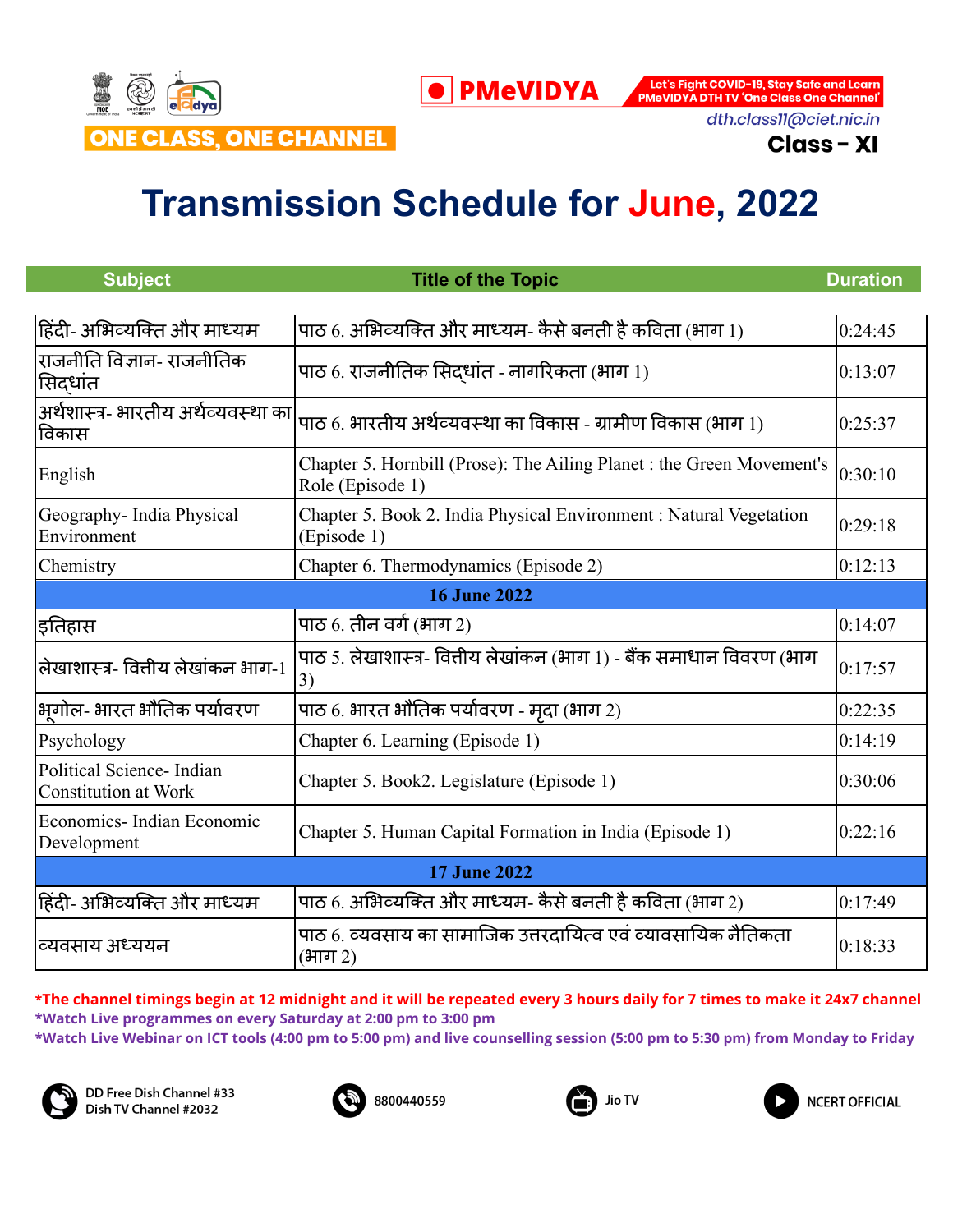

dth.class11@ciet.nic.in

**Class - XI** 

## **Transmission Schedule for June, 2022**

| <b>Subject</b>                  | <b>Title of the Topic</b>                                                | <b>Duration</b> |
|---------------------------------|--------------------------------------------------------------------------|-----------------|
| मिनोविज्ञान                     | पाठ 5. मनोविज्ञान - संवेदी; अवधानिक एवं प्रात्यक्षिक प्रक्रियाएँ (भाग 3) | 0:21:42         |
|                                 |                                                                          |                 |
| English                         | Chapter 6. Hornbill (Prose): The Browning Version                        | 0:16:05         |
| Mathematics                     | Chapter 6. Linear Inequalities (Episode 3)                               | 0:15:01         |
| Physics                         | Chapter 6. Work, Energy and Power (Episode 2)                            | 0:16:09         |
| Physics                         | Chapter 6. Calculation of Work                                           | 0:17:39         |
|                                 | <b>18 June 2022</b>                                                      |                 |
| समाजशास्त्र - समाजशास्त्र परिचय | पाठ 5. समाजशास्त्र परिचय - अनूसंधान पद्धतियाँ (भाग 2)                    | 0:22:23         |
| भौतिक विज्ञान                   | पाठ 5. गति के नियम (भाग 1)                                               | 0:28:52         |
| जीव विज्ञान                     | पाठ 5. पृष्पी पादपों की आकारिकी (भाग 1)                                  | 0:17:49         |
| History                         | Chapter 6. The Three Orders - (Episode 2)                                | 0:17:36         |
| Chemistry                       | Chapter 6. Thermodynamics (Episode 3)                                    | 0:13:26         |
| Mathematics                     | Chapter 6. Linear Inequalities (Episode 4)                               | 0:10:12         |
|                                 | <b>19 June 2022</b>                                                      |                 |
| रसायन विज्ञान                   | पाठ 6. ऊष्मागतिकी (भाग 2)                                                | 0:28:08         |
| रसायन विज्ञान                   | पाठ 6. ऊष्मागतिकी (भाग 3)                                                | 0:29:53         |
| इतिहास                          | Ch. 6. तीन वर्ग (भाग 3)                                                  | 0:16:24         |
| गणित                            | पाठ 6. गणित - रैखिक असमिकाएँ (भाग 1)                                     | 0:23:54         |
| Sociology                       | Chapter 5. Research in Sociology (Episode 1)                             | 0:14:37         |
| Physics                         | Chapter 6. Potential Energy Stored in Spring                             | 0:21:15         |
| <b>Biology</b>                  | Chapter 6. Anatomy of Flowering Plants (Episode 1)                       | 0:10:13         |
|                                 | <b>20 June 2022</b>                                                      |                 |

\*The channel timings begin at 12 midnight and it will be repeated every 3 hours daily for 7 times to make it 24x7 channel **\*Watch Live programmes on every Saturday at 2:00 pm to 3:00 pm**

**\*Watch Live Webinar on ICT tools (4:00 pm to 5:00 pm) and live counselling session (5:00 pm to 5:30 pm) from Monday to Friday**



DD Free Dish Channel #33 Dish TV Channel #2032





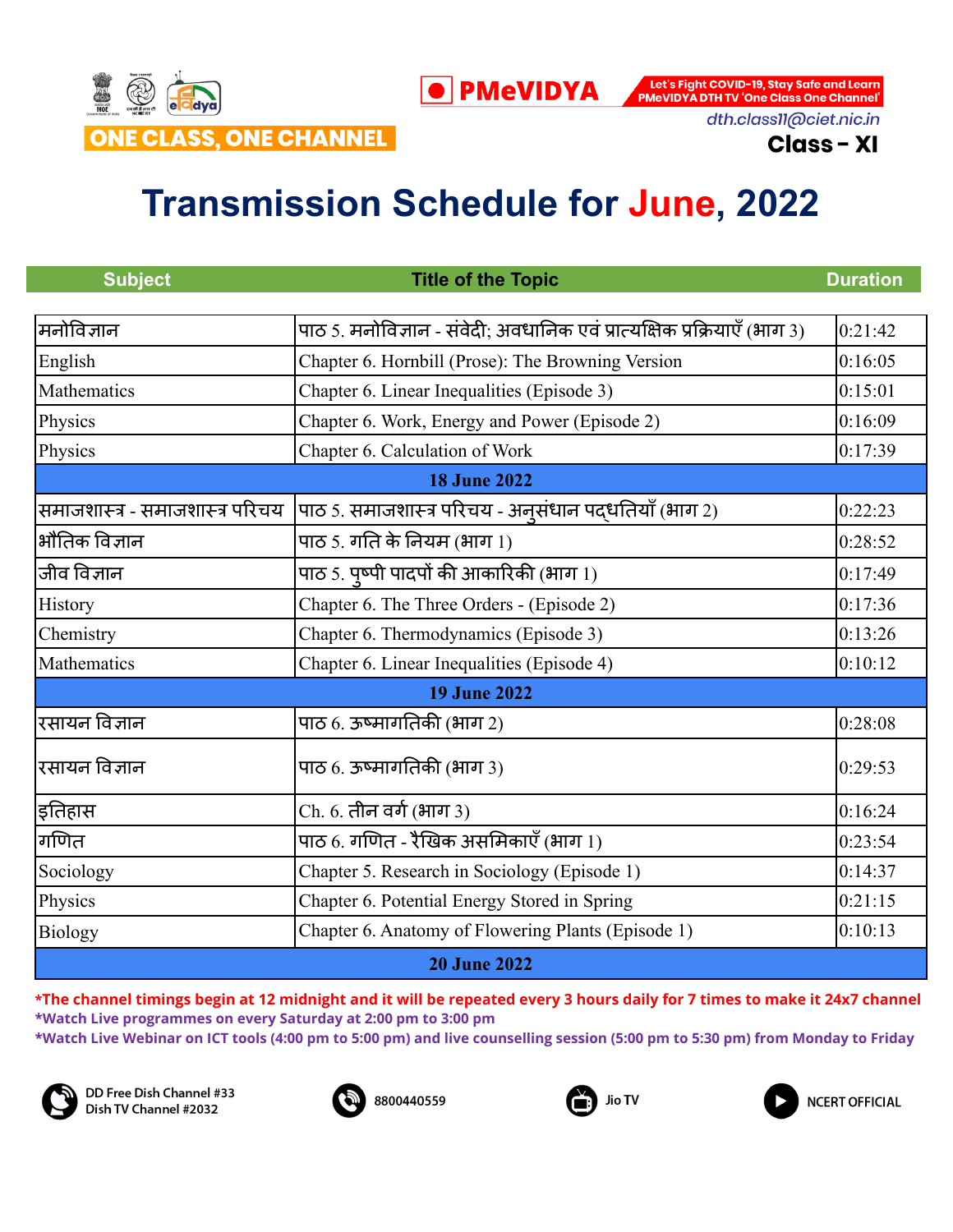

dth.class11@ciet.nic.in

**Class - XI** 

## **Transmission Schedule for June, 2022**

| <b>Subject</b>                               | <b>Title of the Topic</b>                                                                 | <b>Duration</b> |
|----------------------------------------------|-------------------------------------------------------------------------------------------|-----------------|
|                                              |                                                                                           |                 |
| हिंदी- आरोह (भाग 1)                          | पाठ 6. आरोह (भाग 1) स्पीति में बारिश- कृष्णनाथ                                            | 0:31:10         |
| जीव विज्ञान                                  | पाठ 6. पृष्पी पादपों का शारीर (भाग 3)                                                     | 0:20:21         |
| रसायन विज्ञान                                | पाठ 6. ऊष्मागतिकी (भाग 4)                                                                 | 0:33:51         |
| English                                      | Chapter 5. Hornbill (Prose): The Ailing Planet : the Green Movement's<br>Role (Episode 1) | 0:30:10         |
| History                                      | Chapter 6. The Three Orders - (Episode 3)                                                 | 0:18:19         |
| Accountancy                                  | Chapter 5. Bank Reconciliation Statement (Episode 4)                                      | 0:14:04         |
|                                              | <b>21 June 2022</b>                                                                       |                 |
| Sanskrit-Shashwati                           | Chapter 6. Sanskrit - Ahara Bichara (Episode 1)                                           | 0:09:27         |
| गणित                                         | पाठ 6. गणित - रैखिक असमिकाएँ (भाग 2)                                                      | 0:23:28         |
| भौतिक विज्ञान                                | पाठ 5. गति के नियम (भाग 2)                                                                | 0:31:21         |
| Urdu-Gulistan-e-Adab                         | Chapter 3. Savere Kal Jo Aankh Meri Khuli                                                 | 0:18:58         |
| Geography- India Physical<br>Environment     | Chapter 5. Book 2. India Physical Environment : Natural Vegetation<br>(Episode 2)         | 0:25:32         |
| <b>Business Studies</b>                      | Chapter 5. Emerging Modes of Business (Episode 1)                                         | 0:19:39         |
| <b>22 June 2022</b>                          |                                                                                           |                 |
| हिंदी- अंतरा (भाग 1)                         | पाठ 5. अंतरा (भाग 1) ज्योतिबा फुले- सुधा अरोड़ा                                           | 0:20:11         |
| राजनीति विज्ञान- राजनीतिक<br>सिद्धांत        | पाठ 6. राजनीतिक सिदधांत - नागरिकता (भाग 2)                                                | 0:12:03         |
| अर्थशास्त्र- भारतीय अर्थव्यवस्था का<br>विकास | पाठ 6. भारतीय अर्थव्यवस्था का विकास - ग्रामीण विकास (भाग 2)                               | 0:24:36         |
| English                                      | Chapter 6. Hornbill (Prose): The Browning Version                                         | 0:16:05         |

\*The channel timings begin at 12 midnight and it will be repeated every 3 hours daily for 7 times to make it 24x7 channel **\*Watch Live programmes on every Saturday at 2:00 pm to 3:00 pm**

**\*Watch Live Webinar on ICT tools (4:00 pm to 5:00 pm) and live counselling session (5:00 pm to 5:30 pm) from Monday to Friday**



DD Free Dish Channel #33 Dish TV Channel #2032





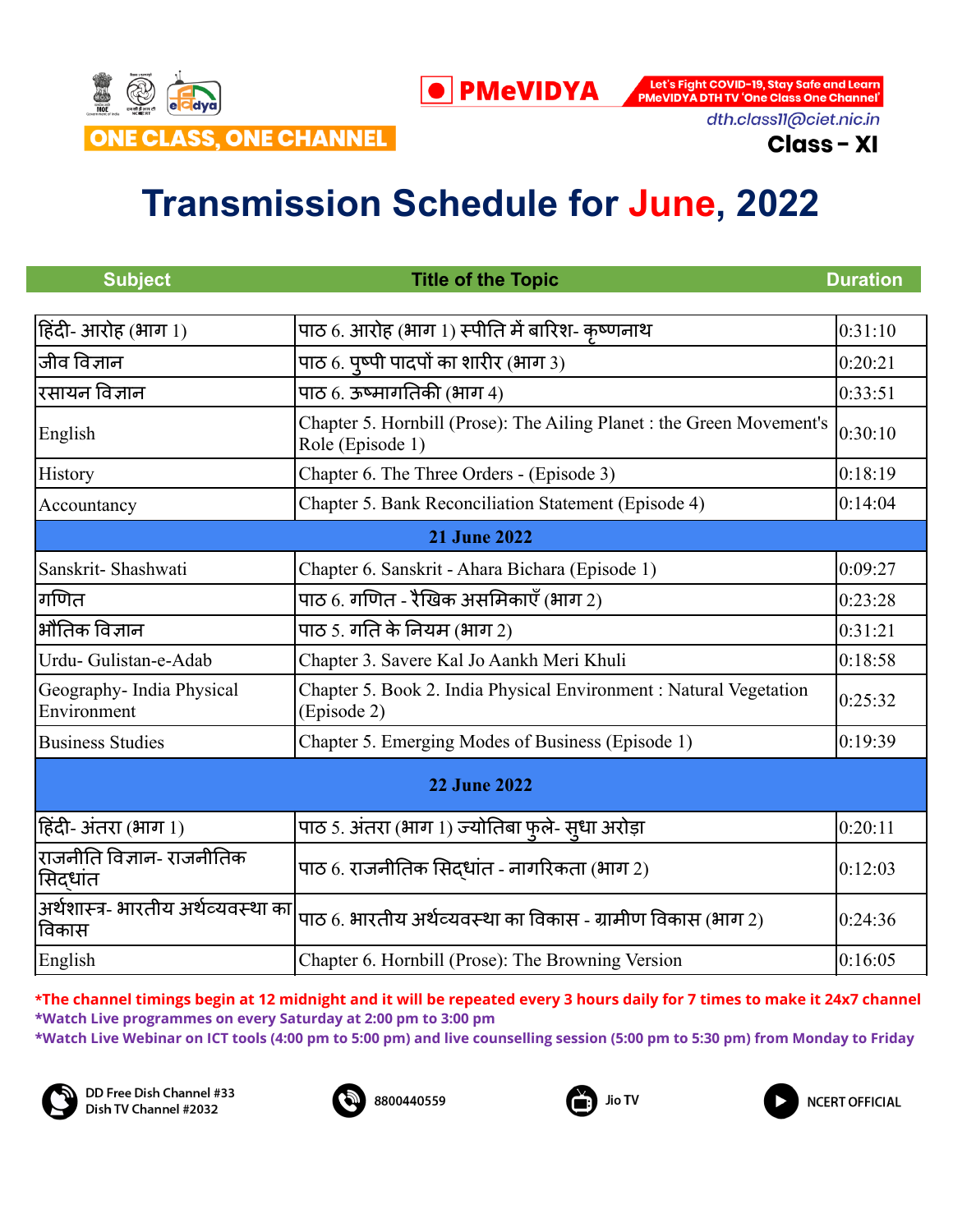

dth.class11@ciet.nic.in

**Class - XI** 

# **Transmission Schedule for June, 2022**

| <b>Subject</b>                                    | <b>Title of the Topic</b>                                                                 | <b>Duration</b> |
|---------------------------------------------------|-------------------------------------------------------------------------------------------|-----------------|
|                                                   |                                                                                           |                 |
| Geography- India Physical<br>Environment          | Chapter 5. Book 2. India Physical Environment : Natural Vegetation<br>(Episode 1)         | 0:29:18         |
| अर्थशास्त्र में सांख्यिकी                         | पाठ 5. अर्थशास्त्र में सांख्यिकी- केंद्रीय प्रवृत्ति की माप (भाग 1)                       | 0:26:29         |
| Chemistry                                         | Chapter 6. Thermodynamics (Episode 4)                                                     | 0:13:41         |
|                                                   | <b>23 June 2022</b>                                                                       |                 |
| इतिहास                                            | पाठ $6.$ तीन वर्ग (भाग 1)                                                                 | 0:19:57         |
| लेखाशास्त्र- वितीय लेखांकन भाग-1                  | $ $ पाठ 6 - तलपट एवं अश् $\bar{\mathbf{c}}$ धियों का शोधन (भाग 1)                         | 0:22:57         |
| भूगोल - भौतिक भूगोल के मूल<br>सिंदधांत            | पाठ 5. भौतिक भूगोल के मूल सिद्धांत - खनिज एवं शैल (भाग 1)                                 | 0:17:41         |
| Psychology                                        | Chapter 6. Learning (Episode 2)                                                           | 0:19:17         |
| Psychology                                        | Chapter 6. Learning (Episode 3)                                                           | 0:19:24         |
| <b>Political Science-Political</b><br>Theory      | Chapter 6. Book 1. Political Theory- Citizenship (Episode 1)                              | 0:20:36         |
| <b>Political Science-Political</b><br>Theory      | Chapter 6. Book 1. Political Theory- Citizenship (Episode 2)                              | 0:14:01         |
| Economics-Indian Economic<br>Development          | Chapter 5. Human Capital Formation in India (Episode 2)                                   | 0:19:51         |
| <b>24 June 2022</b>                               |                                                                                           |                 |
| $ \mathsf{R}\bar{\mathsf{G}}$ दिदी- अंतरा (भाग 1) | पाठ 5. अंतरा (भाग 1) ज्योतिबा फुले- सुधा अरोड़ा (भाग 1)                                   | 0:30:41         |
| व्यवसाय अध्ययन                                    | पाठ 6. व्यवसाय अध्ययन - व्यवसाय का सामाजिक उत्तरदायित्व एवं<br>व्यावसायिक नैतिकता (भाग 1) | 0:18:12         |
| मनोविज्ञान                                        | पाठ $6.$ अधिगम (भाग $1)$                                                                  | 0:28:49         |
| English                                           | Chapter 5. Hornbill (Prose): The Ailing Planet : the Green Movement's<br>Role (Episode 1) | 0:30:10         |

\*The channel timings begin at 12 midnight and it will be repeated every 3 hours daily for 7 times to make it 24x7 channel **\*Watch Live programmes on every Saturday at 2:00 pm to 3:00 pm**

**\*Watch Live Webinar on ICT tools (4:00 pm to 5:00 pm) and live counselling session (5:00 pm to 5:30 pm) from Monday to Friday**



DD Free Dish Channel #33 Dish TV Channel #2032





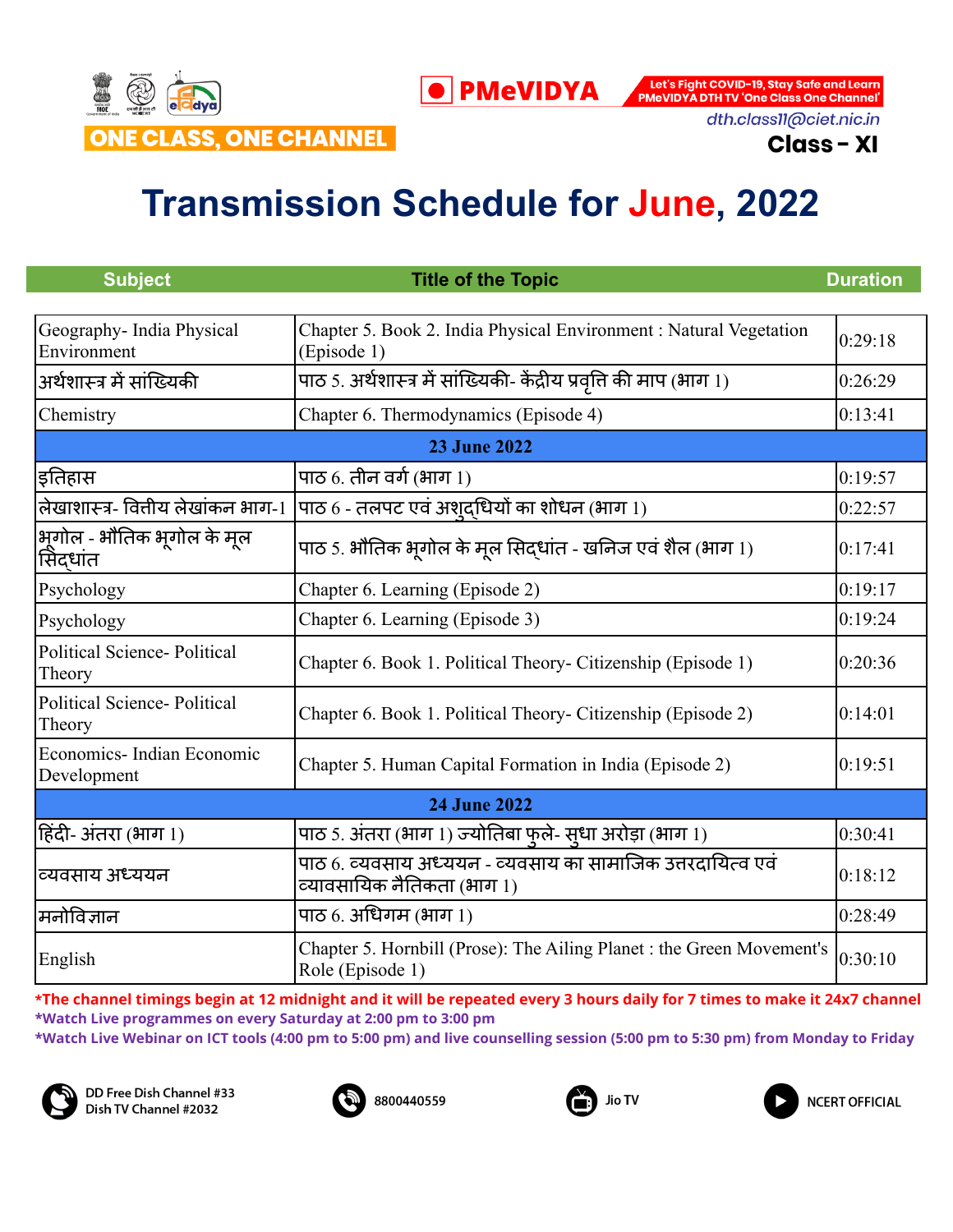

dth.class11@ciet.nic.in

**Class - XI** 

# **Transmission Schedule for June, 2022**

| <b>Subject</b>                  | <b>Title of the Topic</b>                                        | <b>Duration</b> |
|---------------------------------|------------------------------------------------------------------|-----------------|
| Mathematics                     | Chapter 5. Complex Numbers (Episode 1)                           | 0:15:05         |
| Physics                         | Chapter 6. Equation of Motion, Kinetic Energy, Potential Energy  | 0:19:44         |
|                                 | <b>25 June 2022</b>                                              |                 |
| समाजशास्त्र - समाजशास्त्र परिचय | पाठ 5. समाजशास्त्र परिचय - अन् संधान पद्धतियाँ (भाग 3)           | 0:14:22         |
| भौतिक विज्ञान                   | पाठ 5. गति के नियम (भाग 3)                                       | 0:32:08         |
| जीव विज्ञान                     | पाठ 5. पुष्पी पादपों की आकारिकी (भाग $1$ )                       | 0:17:49         |
| History                         | Chapter 5. Nomadic Empires (Episode 1)                           | 0:15:27         |
| Chemistry                       | Chapter 6. Thermodynamics (Episode 5)                            | 0:14:05         |
| Mathematics                     | Chapter 5. Complex Numbers and Quadratic equations (Episode 2)   | 0:16:54         |
|                                 | <b>26 June 2022</b>                                              |                 |
| Accountancy                     | Chapter 6. Trial Balance and Rectification of Errors (Episode 1) | 0:14:49         |
| Accountancy                     | Chapter 6. Trial Balance and Rectification of Errors (Episode 2) | 0:15:09         |
| इतिहास                          | पाठ $6.$ तीन वर्ग (भाग 2)                                        | 0:14:07         |
| गणित                            | पाठ 6. गणित - रैखिक असमिकाएँ (भाग 3)                             | 0:28:54         |
| Sociology                       | Chapter 5. Research Methodology (Episode 2)                      | 0:15:39         |
| Physics                         | Chapter 6. Work Energy Theorem and its Applications              | 0:15:37         |
| <b>Biology</b>                  | Chapter 6. Anatomy of Flowering Plants (Episode2)                | 0:10:47         |
| <b>27 June 2022</b>             |                                                                  |                 |

\*The channel timings begin at 12 midnight and it will be repeated every 3 hours daily for 7 times to make it 24x7 channel **\*Watch Live programmes on every Saturday at 2:00 pm to 3:00 pm \*Watch Live Webinar on ICT tools (4:00 pm to 5:00 pm) and live counselling session (5:00 pm to 5:30 pm) from Monday to Friday**



DD Free Dish Channel #33 Dish TV Channel #2032





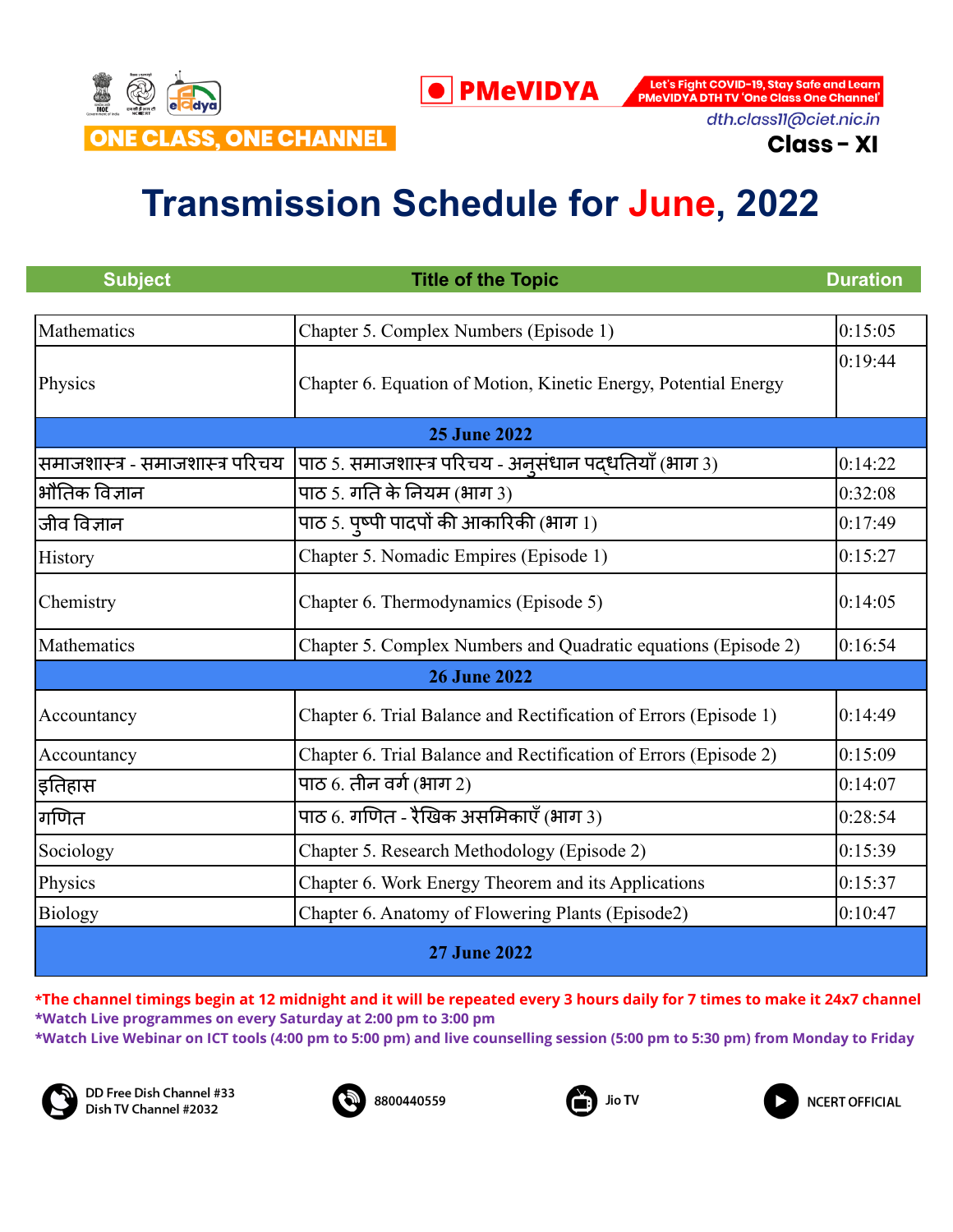

dth.class11@ciet.nic.in

**Class - XI** 

## **Transmission Schedule for June, 2022**

| <b>Subject</b>                                          | <b>Title of the Topic</b>                                                                 | <b>Duration</b> |  |  |
|---------------------------------------------------------|-------------------------------------------------------------------------------------------|-----------------|--|--|
|                                                         |                                                                                           |                 |  |  |
| हिंदी- अंतरा (भाग 1)                                    | पाठ 5. अंतरा (भाग 1) ज्योतिबा फुले- सुधा अरोड़ा (भाग 2)                                   | 0:32:21         |  |  |
| जीव विज्ञान                                             | पाठ 6. पृष्पी पादपों का शारीर (भाग 3)                                                     | 0:20:21         |  |  |
| Accountancy                                             | Chapter 6. Trial Balance and Rectification of Errors (Episode 3)                          | 0:14:29         |  |  |
| English                                                 | Chapter 6. Hornbill (Prose): The Browning Version                                         | 0:16:05         |  |  |
| History                                                 | Chapter 6. The Three Orders - (Episode 2)                                                 | 0:17:36         |  |  |
| Accountancy                                             | Chapter 6. Trial Balance and Rectification of Errors (Episode 4)                          | 0:14:40         |  |  |
|                                                         | <b>28 June 2022</b>                                                                       |                 |  |  |
| Sanskrit-Shashwati                                      | Chapter 6. Sanskrit - Ahara Bichara (Episode 2)                                           | 0:08:59         |  |  |
| गणित                                                    | पाठ 5. गणित - सम्मिश्र संख्याएँ और दविघातीय समीकरण (भाग 1)                                | 0:26:54         |  |  |
| भौतिक विज्ञान                                           | पाठ 5. गति के नियम (भाग 4)                                                                | 0:27:08         |  |  |
| Urdu- Gulistan-e-Adab                                   | Chapter 4. Yadash Ba Khairia                                                              | 0:23:01         |  |  |
| Geography-Fundamental of<br>Physical Geography          | Chapter 6. Geomorphic Process (Episode 1)                                                 | 0:14:15         |  |  |
| <b>Business Studies</b>                                 | Chapter 5. Emerging Modes of Business (Episode 2)                                         | 0:14:48         |  |  |
|                                                         | <b>29 June 2022</b>                                                                       |                 |  |  |
| हिंदी- अंतरा (भाग 1)                                    | पाठ 6. अंतरा (भाग 1) ओमप्रकाश वाल्मीकि और उनकी कहानी- खानाबदोश<br>(भाग 1)                 | 0:22:00         |  |  |
| राजनीति विज्ञान- भारत का<br>संविधान सिध्दांत और व्यवहार | पाठ 6. भारत का संविधान सिध्दांत और व्यवहार - न्यायपालिका (भाग 1)                          | 0:21:30         |  |  |
| अर्थशास्त्र में सांख्यिकी                               | पाठ 5. अर्थशास्त्र में सांख्यिकी- केंद्रीय प्रवृत्ति की माप (भाग 2)                       | 0:22:32         |  |  |
| English                                                 | Chapter 5. Hornbill (Prose): The Ailing Planet : the Green Movement's<br>Role (Episode 1) | 0:30:10         |  |  |

\*The channel timings begin at 12 midnight and it will be repeated every 3 hours daily for 7 times to make it 24x7 channel **\*Watch Live programmes on every Saturday at 2:00 pm to 3:00 pm \*Watch Live Webinar on ICT tools (4:00 pm to 5:00 pm) and live counselling session (5:00 pm to 5:30 pm) from Monday to Friday**